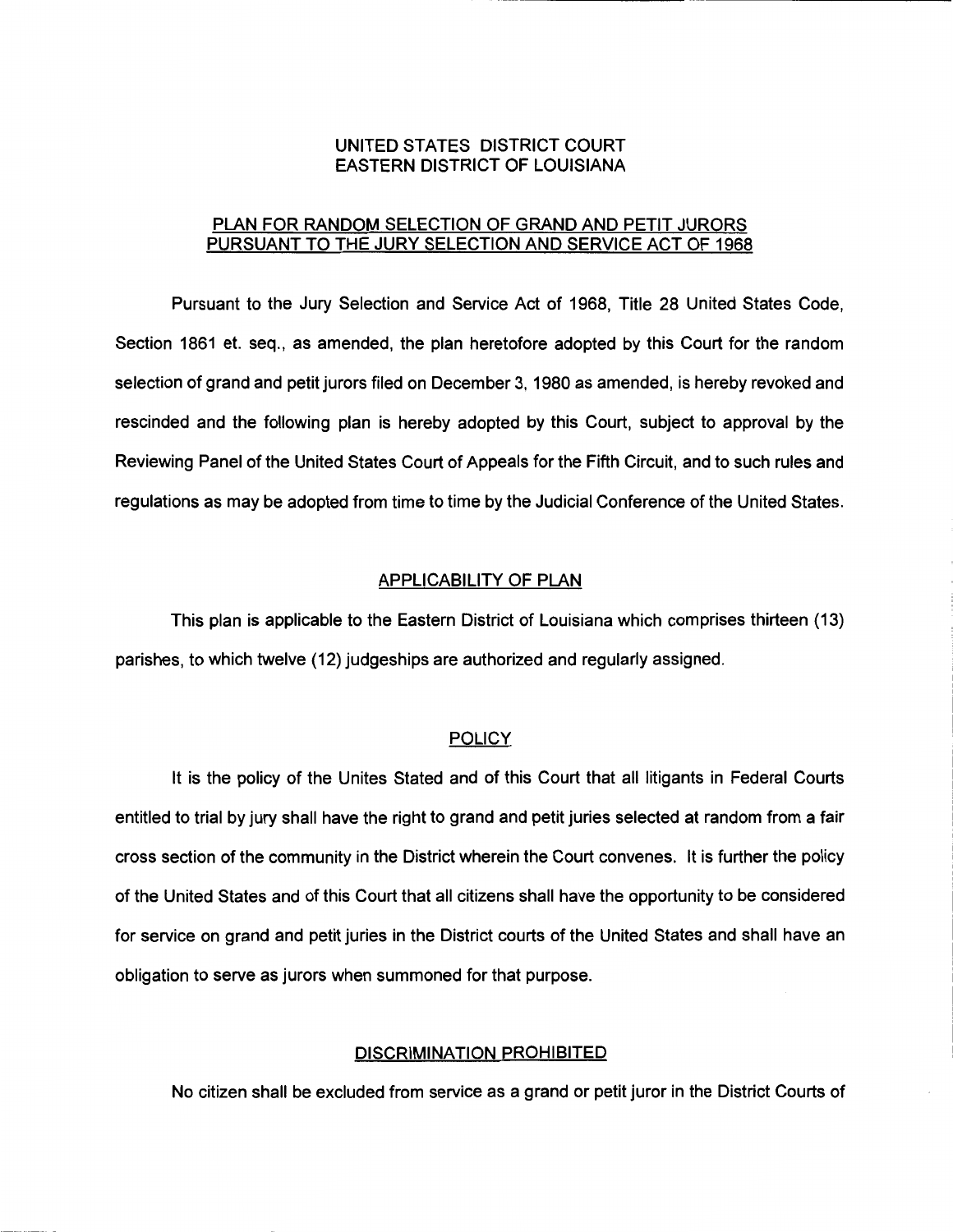the United States on account of race, color, religion, sex, national origin, or economic status.

## MANAGEMENT AND SUPERVISION OF JURY SELECTION PROCESS

The Clerk, under the supervision and control of the Chief Judge, is charged with the overall supervision of this plan, provided however that the Chief Judge may, from time to time, by order duly filed in the Clerk's Office, designate a specific Judge who is assigned to supervise the day to day operation of this plan. The words "Chief Judge" wherever used in this plan shall mean the Chief Judge of this District, or in the event of his or her absence, disability, or inability to act, the active District Judge who is present in the District and has been in service the greatest length of time. The word "Court" as used herein, unless otherwise specifically indicated, shall mean the Chief Judge of this District or such other District Judge as the Chief Judge has, by order, in accordance with this plan, designated to supervise the operation of this plan.

## RANDOM SELECTION FROM VOTER REGISTRATION LISTS

Voter registration lists, including any and all federal registrars' lists, represent a fair cross section of the community in the Eastern District of Louisiana. This Court is of the opinion that the rights of all citizens are substantially protected by the use of such lists as the source of selection of prospective jurors. Therefore, no other source is proposed. Accordingly, the names of all prospective grand and petit jurors serving on or after the effective date of this plan shall be selected at random in accordance with the procedures hereinafter set forth from such voter registration lists of all of the parishes within this District. This plan is based on the conclusion and judgment that the policy, purpose and intent of the Jury Selection and Service Act of 1968 will be fully accomplished and implemented by the use of voter registration lists, as supplemented by the inclusion of subsequent registrants to the latest practicable date, as the source of an at random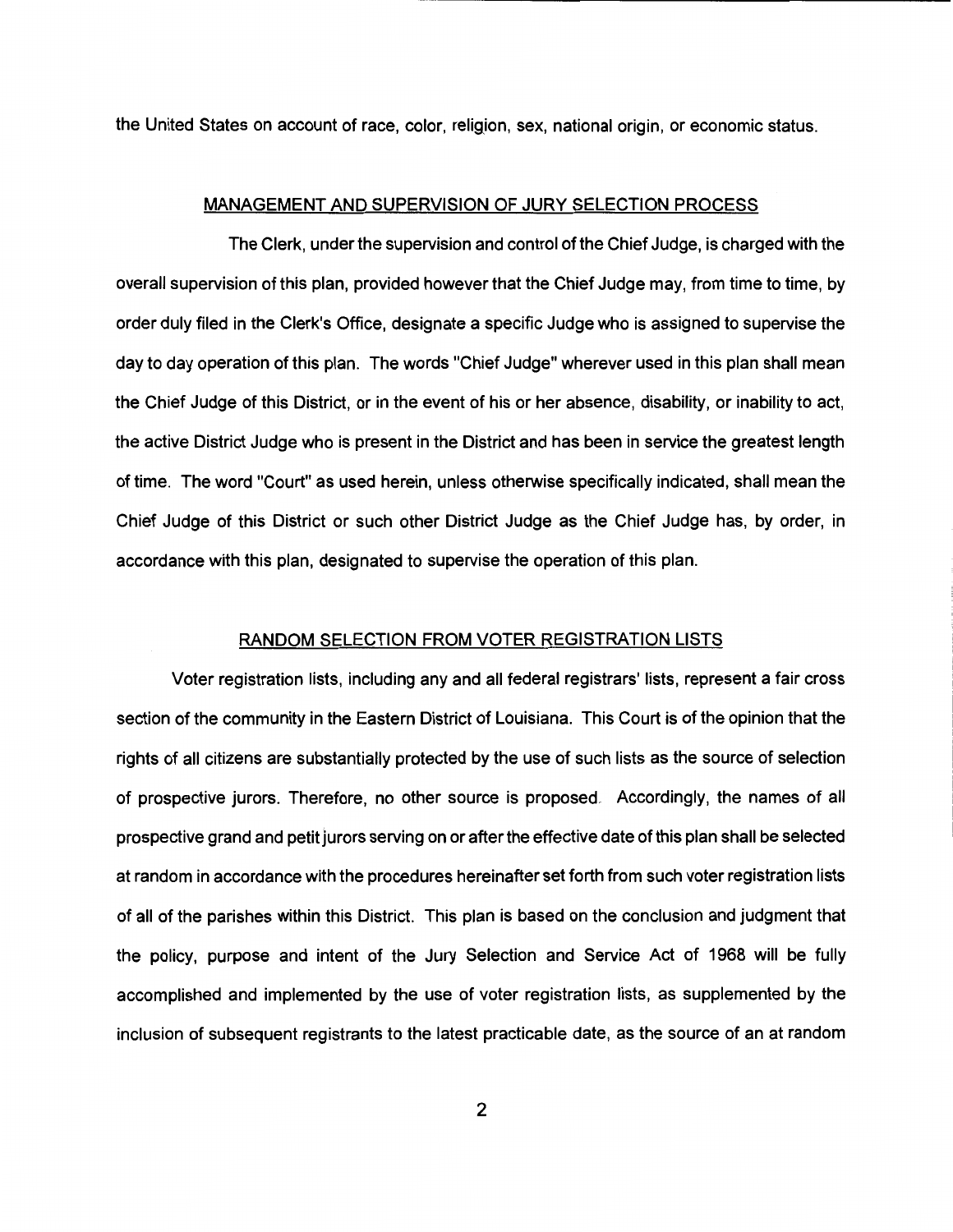selection of prospective grand and petit jurors who represent a fair cross section of the community.

As required by the Judicial Conference of the United States, a report on the operation of the Jury Selection Plan will be completed within six months after each periodic refilling of the master jury wheel or when there is an amendment of the rules contained in the plan for the selection, qualification, excuse or exemption of jurors such as to affect the qualified jury wheel.

The report will be made on forms approved by the Judicial Conference and will be retained in the office of the Clerk as one of the jury wheel records.

# AUTOMATED RANDOM SELECTION PROCEDURE

A master jury wheel and a qualified jury wheel shall be maintained for this district. The names of prospective jurors to be placed in these wheels shall be randomly selected as hereinafter provided.

The Judges of this Court find that electronic data processing methods can be advantageously used to assist in performing clerical work connected with juror selection. Accordingly, a properly programmed electronic data processing system or a combination system employing both electronic and manual methods may, at the Clerk's option and after consultation with the Chief Judge, be used to select names from voter registration lists, to select names from the district's master and qualified wheels as directed by this plan and to record the names of prospective jurors on any papers or records needed by the Court to administer the provisions of this plan.

This plan's reference to random selection from a source list, which would include a voter registration list or a list of names contained in a master or qualified jury wheel, shall mean that only the first selected name shall be chosen by a purely random method and that each subsequent name for the drawing may be systematically taken at regular intervals throughout the entire source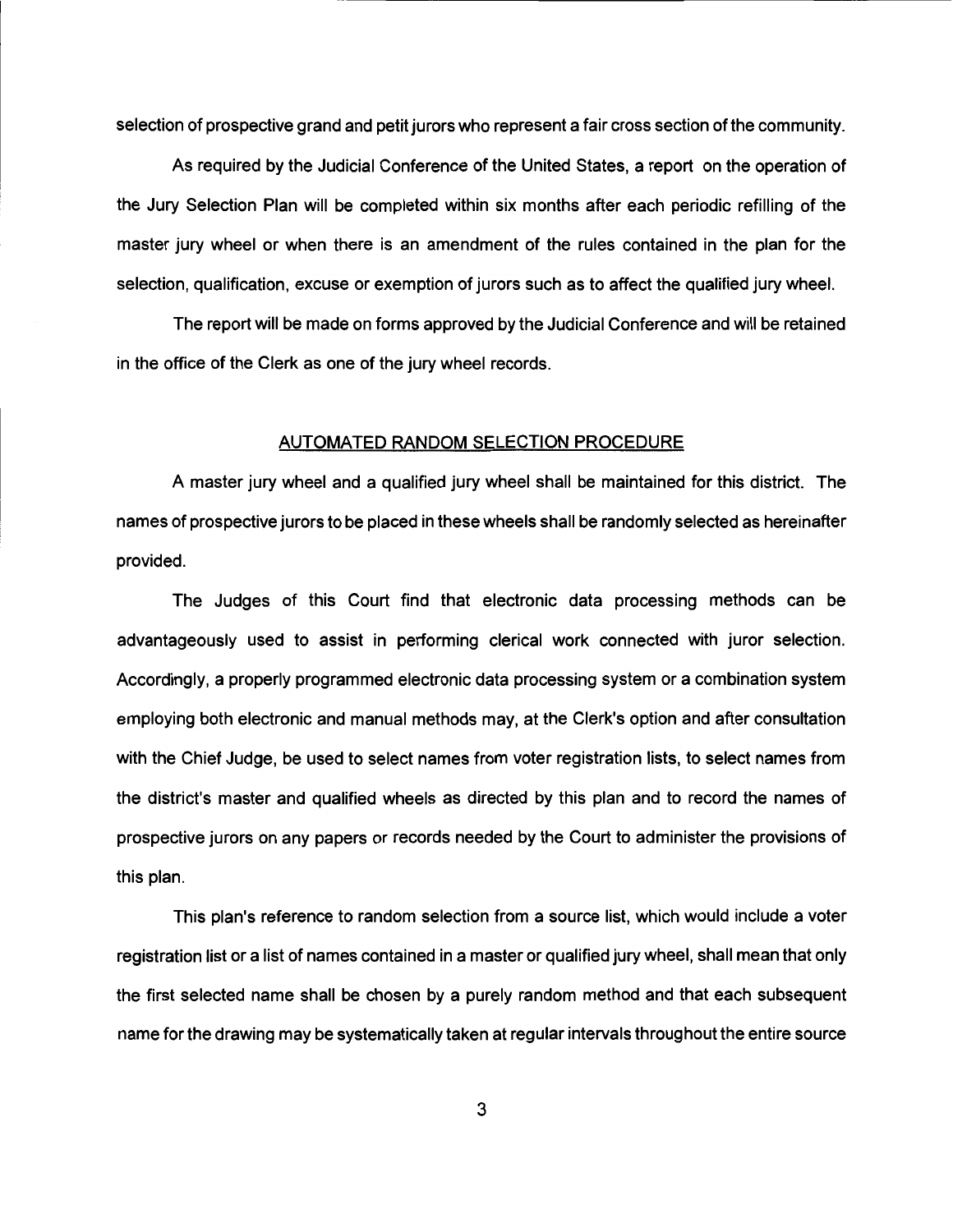list(s). Random selection from a source list, whenever required under this plan, shall be in accordance with the method and manner as follows:

Determining a "quotient". The Clerk, using the automated jury management system provided by the Administrative Office of the United States Courts, shall make the randomized selection by taking the total number of names on the source list and dividing that number by the minimum number of names to be selected, then rounding up to the next whole number and the number obtained will be the "quotient".

Determining a "Starting Number". After determining the "quotient", the Clerk, again using the automated jury management system provided by the Administrative Office of the United States Courts, shall establish a "starting number''. This number will locate on the source list the first name to be selected. The starting number will be drawn in a purely random fashion. The numbers used for this drawing should begin with the number one and end with the same number as the number of names on the source list .

### SELECTING THE NAMES BY MANUAL METHODS

In the event that the selection of names is required to be performed by manual methods, the selection will be made in such manner as may be approved by the court.

# MASTER JURY WHEEL

The Clerk shall maintain a master jury wheel into which the names and addresses of all persons randomly selected from the voter registration lists shall be placed. The minimum number of names to be placed in the master jury wheel shall be in such a total number as may be deemed sufficient for at least a two (2) year period, but in no event less than  $\frac{1}{2}$  of 1% of the total number of names on all parish voter registration lists.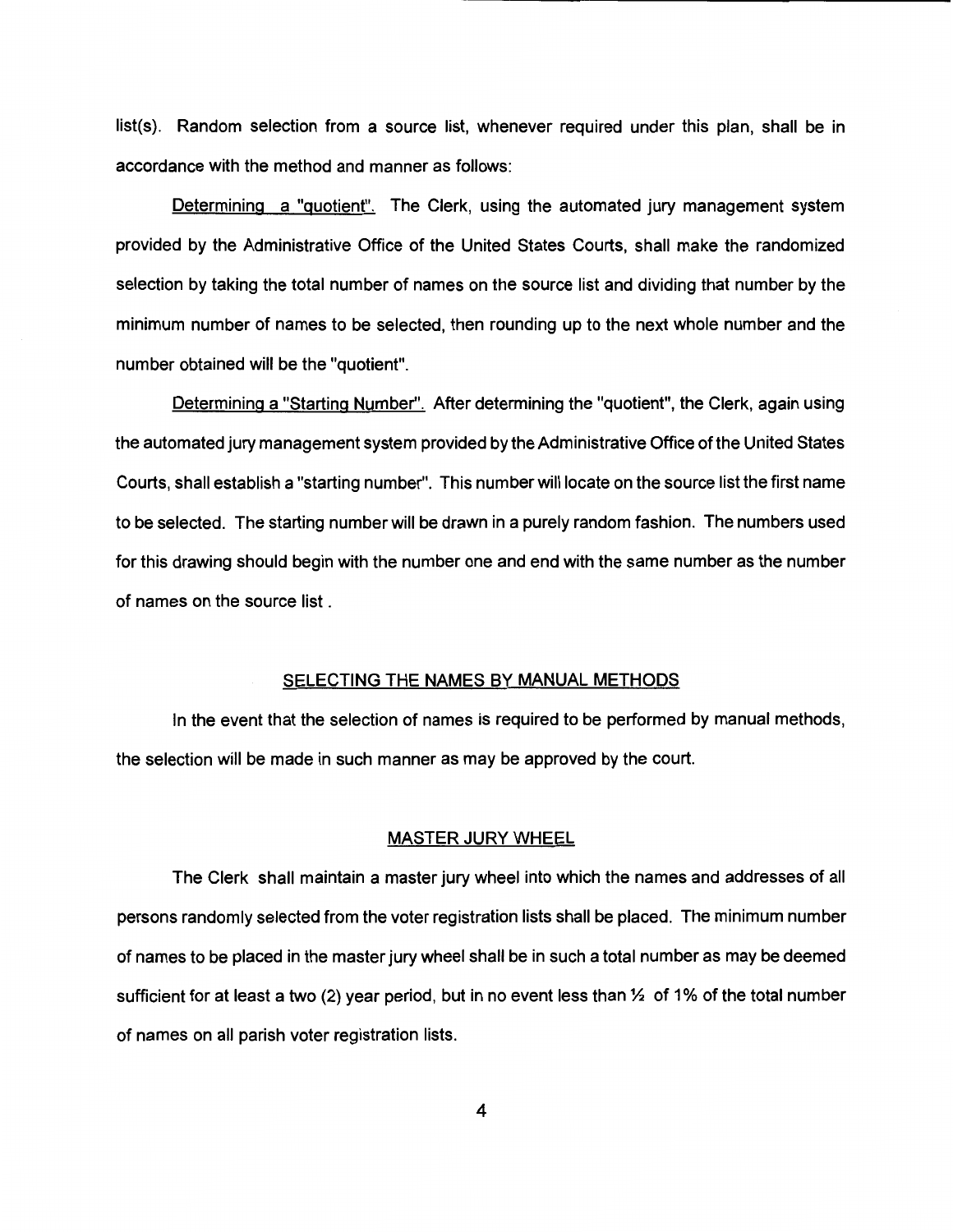The number of names drawn from each parish shall be substantially in the same proportion to the total number drawn from all parishes within the District as the number of names on that parish's voter registration list bears to the total number of names on the voter registration lists for all parishes within the District.

The Chief Judge or the District Judge designated by the Chief Judge to supervise the operation of this plan may order additional names to be placed in the master wheel from time to time, as necessary and in accordance with the formula herein above described. The master jury wheel shall be emptied and refilled every four (4) years between the date of the November general election and the following September 1.

### DRAWING OF NAMES FROM MASTER JURY WHEEL

Names shall be drawn from the master jury wheel and qualification forms mailed, processed, etc. as follows: From time to time as directed by the Chief Judge or by the Judge designated by order of the Chief Judge to supervise the operation of this plan, the Clerk, a Deputy Clerk, or a District Judge, after reasonable public notice, shall draw or cause to be drawn at random from the master jury wheel the names of as many persons as may be required for jury service. The Clerk shall prepare an alphabetical list of the names drawn, which list shall be disclosed only in accordance with this plan or the statute. The Clerk shall cause to be delivered to every person whose name is drawn from the master wheel a juror qualification form accompanied by instructions to fill out and return the form, duly signed and sworn, to the Clerk by mail or through the Court's internet website within ten days. If the person is unable to fill out the form, another shall do it for him, and shall indicate that he has done so and the reason therefor. In any case in which it appears that there is an omission, ambiguity, or error in the form, the Clerk shall return the form with instructions to the person to make such additions or corrections as may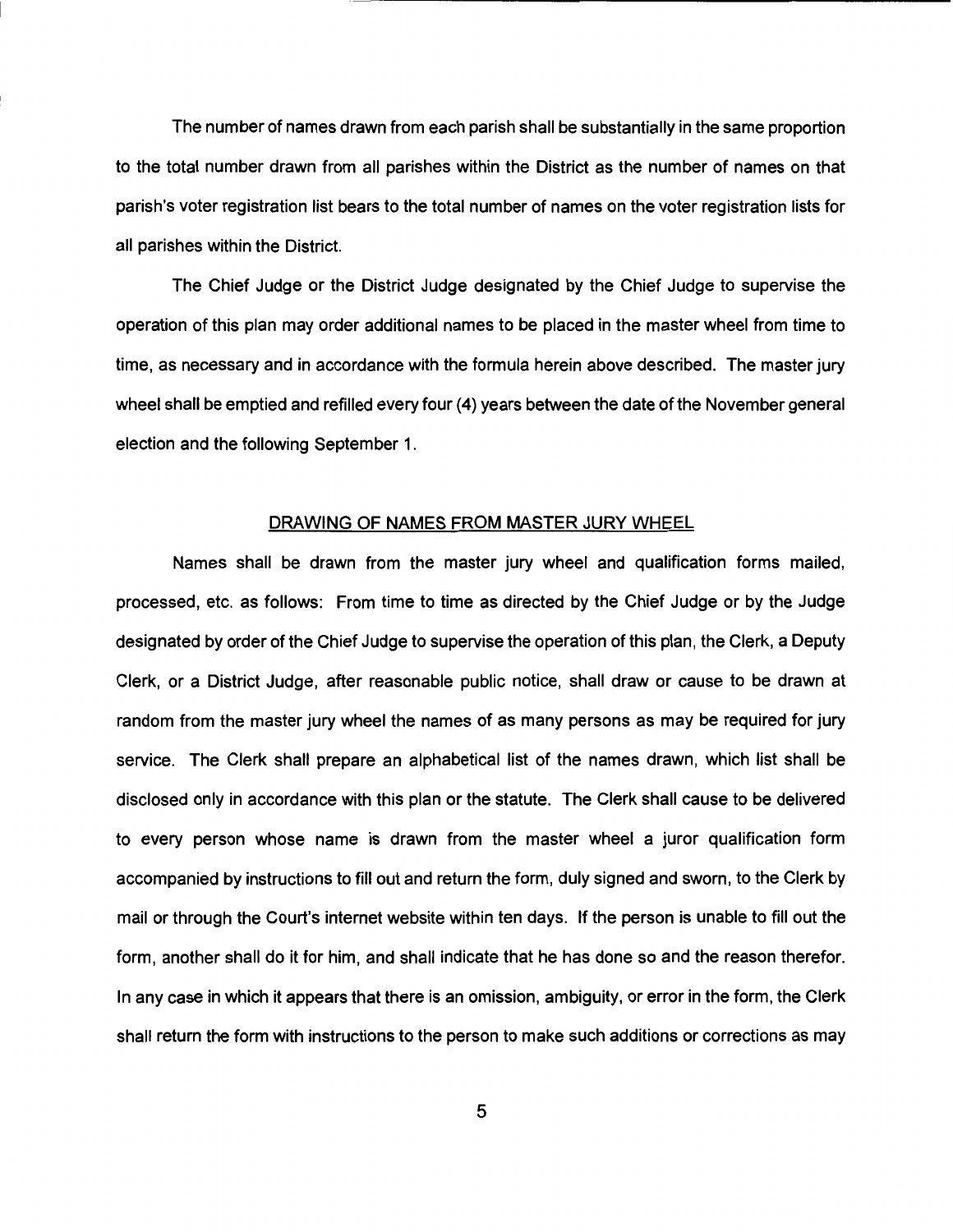be necessary and to return the form to the Clerk within ten days. Any person who fails to return a completed juror qualification form as instructed may be summoned by the Clerk forthwith to appear before the Clerk to fill out a juror qualification form. A person summoned to appear because of failure to return a juror qualification form as instructed who personally appears and executes a juror qualification form before the Clerk may, at the discretion of the District Court, except where his prior failure to execute and return such form was willful, be entitled to receive for such appearance the same fees and travel allowances paid to jurors under Section 1871 of Title 28 U.S. Code. At the time of his appearance for jury service, any person may be required to fill out another juror qualification form in the presence of the Clerk or the Court, at which time, in such cases as it appears warranted, the person may be questioned, but only with regard to his responses to questions contained on the form. Any information thus acquired by the Clerk may be noted on the juror qualification form and transmitted to the Chief Judge or such other District Court Judge as has been designated by order of the Chief Judge to supervise this plan.

# EXCUSES ON INDIVIDUAL REQUESTS

This Court, by unanimous agreement of all of its judges, and in accordance with applicable statutes, hereby finds that jury service by members of the following occupational classes or groups of persons would entail undue hardship or extreme inconvenience to the members thereof, and the excuse of such members will not be inconsistent with the objects and purposes of the Act, and shall be granted upon individual request:

(1) Persons actively engaged in the operation of a one-man business.

(2) Persons having active care and custody of a child or children under 10 years of age whose health and/or safety would be jeopardized by their absence for jury service; or a person who is essential to the care of aged or infirm persons.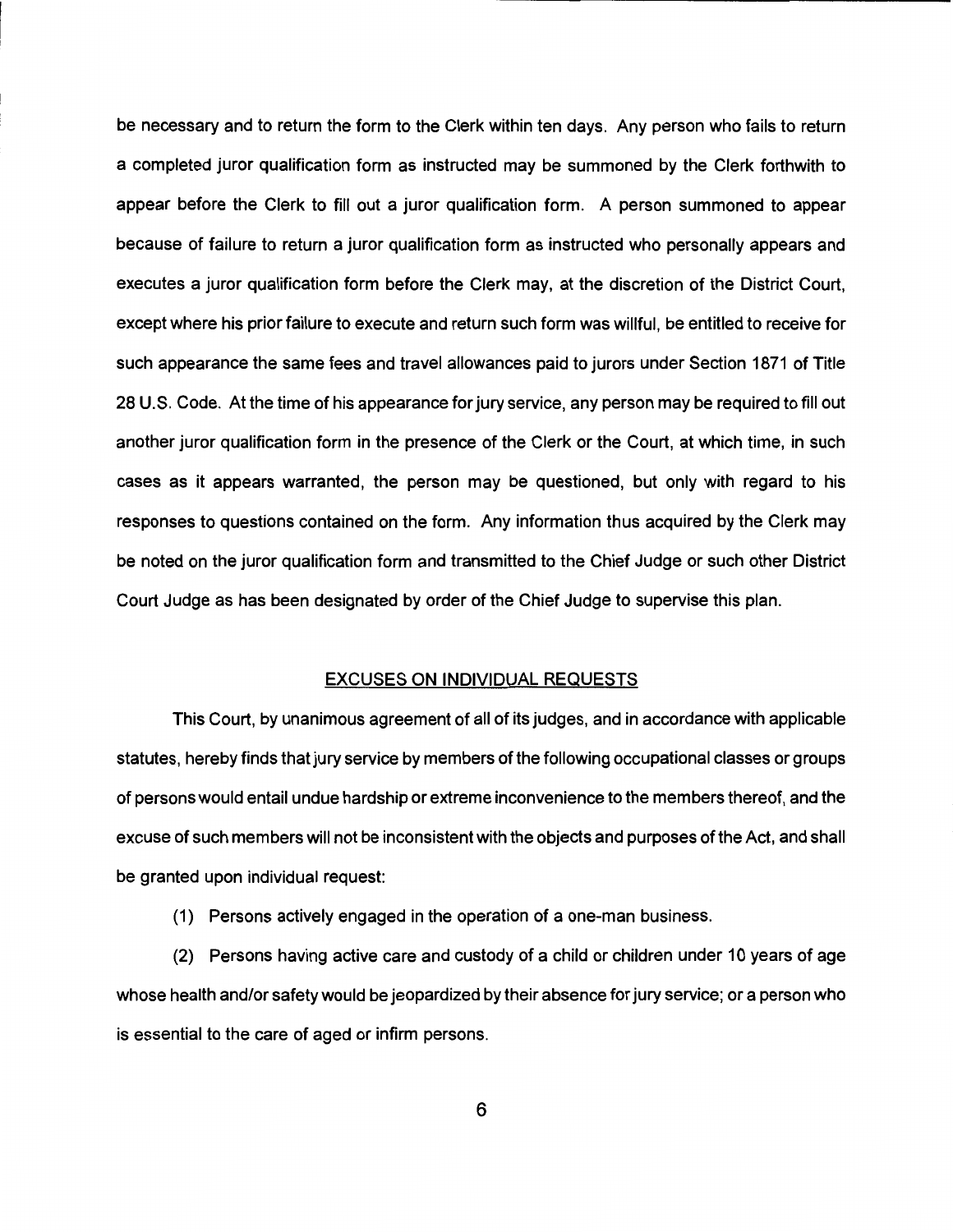(3) Full -time students.

(4) All persons over seventy years of age at the time of executing the juror qualification form;

(5) Volunteer safety personnel who serve without compensation as firefighters or members of a rescue squad or ambulance crew for a "public agency". "Public agency" for this purpose means the Government of the United States, the State, or any unit of local government, department, or instrumentality of any of the foregoing.

(6) Federal law enforcement officers, such as members of the Federal Bureau of Investigation, Postal Inspectors, Customs Agents, members oft he United States Border Patrol, and Deputy United States Marshals, etc. or

(7) Persons who have, within the past two years, served on a federal grand or petit jury panel.

## EXEMPTIONS FROM JURY SERVICE

This Court, by unanimous agreement of all of its judges, and in accordance with 28 U.S.C. § 1863 (b) (6), finds that the exemption of the following groups or occupational classes is in the public interest and would not be inconsistent with the Act, and accordingly members of such groups are exempt from jury service:

(1) Members in active service in the Armed Forces of the United States;

(2) Members of the fire or police departments of any State, the District of Columbia, any territory or possession of the United States, or any subdivision of a State, the District of Columbia, or such territory or possession or

(3) Public officers in the executive, legislative, or judicial branches of the Government of the United States, or the State, or any subdivision thereof, who are actively engaged in the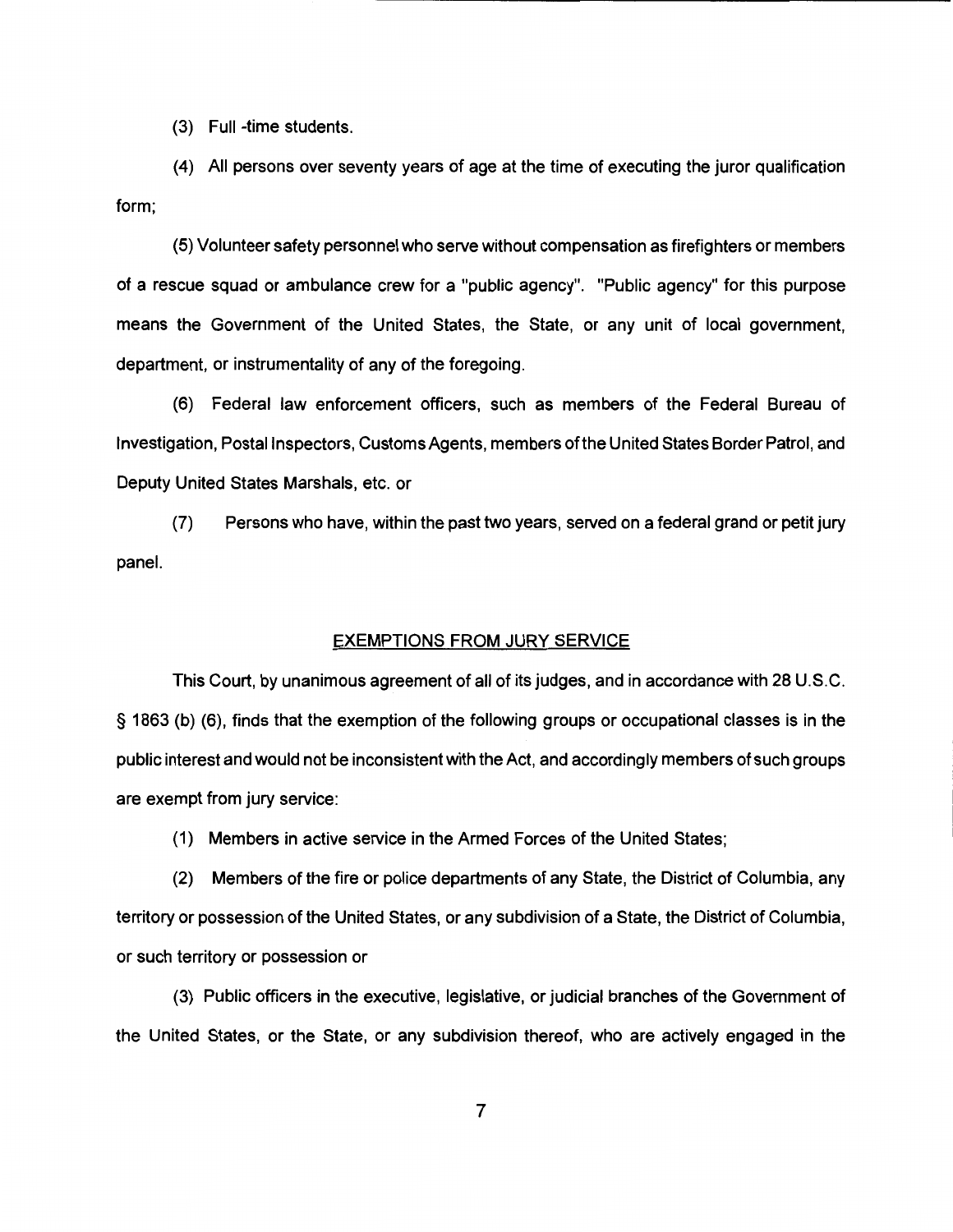performance of official duties. Public Officials as used herein shall mean a person who is either elected to public office or who is directly appointed by a person elected to public office.

# DETERMINATION OF QUALIFICATIONS

The Judges of this Court deem any person qualified to serve on grand and petit juries in the District Court unless:

(1) He is not a citizen of the United States eighteen years old who has resided for a period of one year within the judicial district;

(2) He is unable to read, write, and understand the English language with a degree of proficiency sufficient to fill out satisfactorily the juror qualification form;

(3) He is unable to speak the English language;

(4) He is incapable, by reason of mental or physical infirmity, to render satisfactory jury service; or

(5) He has a charge pending against him for the commission of, or has been convicted in a State or Federal Court of record of, a crime punishable by imprisonment for more than one year and his civil rights have not been restored.

### QUALIFIED JURY WHEEL

The Clerk shall maintain a qualified jury wheel or box, into which shall be placed the names of at least 300 persons drawn from the master jury wheel who are determined to be qualified as jurors and not exempt or excused under this plan. The qualified jury wheel shall be emptied and refilled every four years between the date of the November general election and the following October 1. Names shall be drawn from said wheel and summonses issued and served, and proceedings had as follows: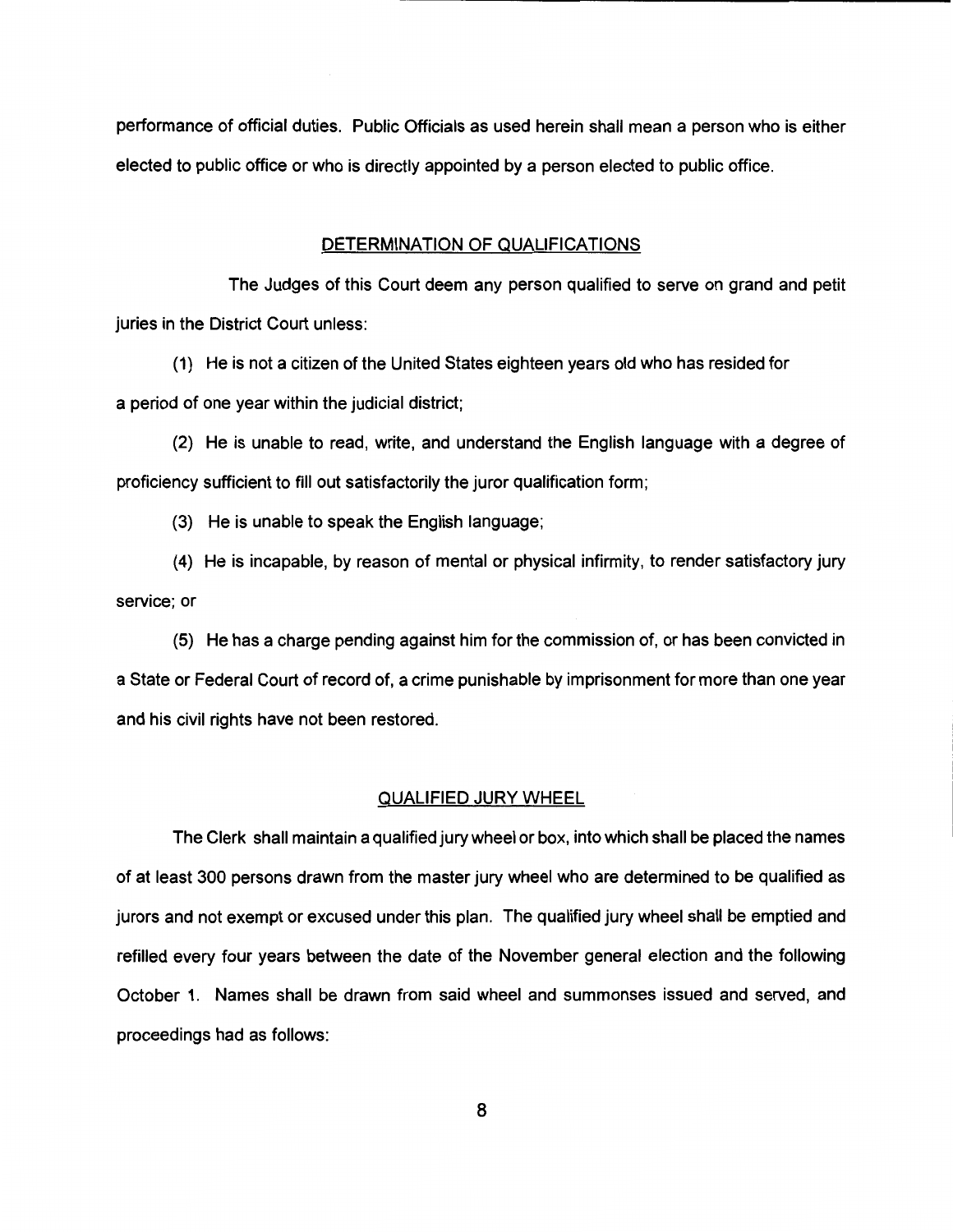From time to time the Clerk shall draw or cause to be drawn at random from the qualified jury wheel such number of names of persons as may be required for assignment to grand and petit jury panels.

Grand jurors shall be summoned for the first day of the session, and petit jurors shall be summoned as directed by the court. Service of the summons shall be by mail or electronic means. The person making service shall attest that fact in his affidavit which shall be filed in the Office of the Clerk. Alternatively, when personal service is needed the summons shall be delivered by the Clerk or his deputy to the United States Marshal, who shall make the service.

# PUBLIC ANNOUNCEMENT OF THE PLACE AND TIME OF AUTOMATED SELECTION OF NAMES BY COMPUTER CENTER

Random drawings of starting numbers and names of prospective jurors by automated selection methods shall be made in the Office of the Clerk following procedures as provided in this plan. These procedures are posted for public review in the Clerk's Office and on the court's website.

The Office of the Clerk shall retain and, when requested, provide public access to the following documents:

(1) the Court's "Juror Selection Plan," including the Plan's verbatim description of the method used in determining the "quotient" and "starting number", and the selection systems.

(2) a copy of the Court's order authorizing the Clerk to carry out automated name selection tasks for the Court.

# PROCEDURE IN EXCUSING AND ASSIGNING PERSONS TO GRAND AND/OR PETIT JURY PANELS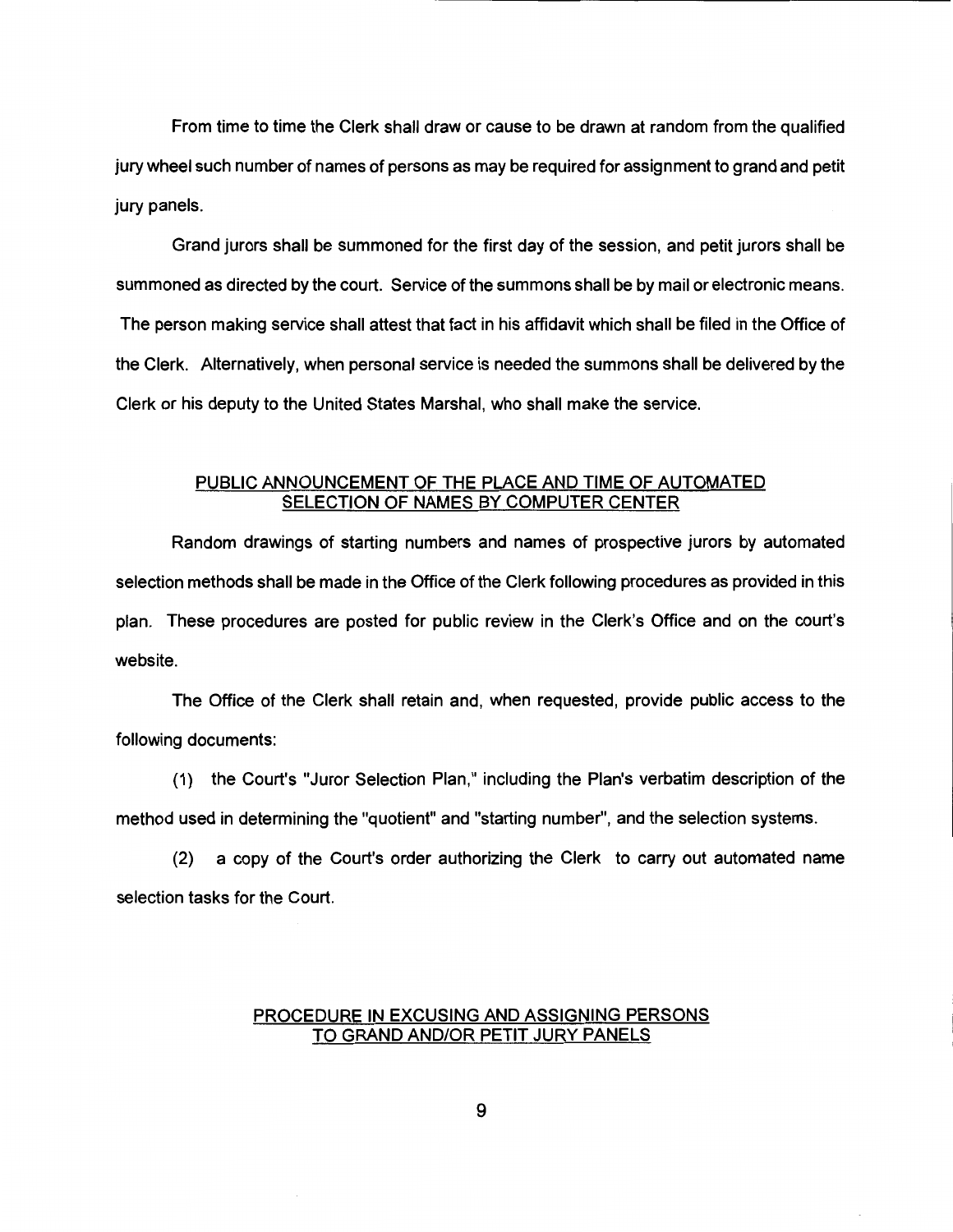Persons who have been summoned for service as jurors may be excused from service as follows:

Except as provided in Section 1865 of Title 28 U.S. Code, or as provided in this plan, no person or class of persons shall be disqualified, excluded, excused, or exempt from service as jurors: PROVIDED, that any person summoned for jury service may be (1) Excused, by the Court or the Clerk as directed by the Court, upon a showing of undue hardship or extreme inconvenience, at the conclusion of which such persons shall be summoned again for jury service under the preceding section of this plan, or (2) excluded by the Court on the ground that such person may be unable to render impartial jury service or that his service as a juror would be likely to disrupt the proceedings, or (3) excluded upon peremptory challenge as provided by law, or (4) excluded pursuant to the procedure specified by law upon a challenge by any party for good cause shown, or (5) excluded upon determination by the Court that his service as a juror would be likely to threaten the secrecy of the proceedings or otherwise adversely affect the integrity of jury deliberations. No person shall be excluded under clause (5) of this paragraph unless the Judge, in open court, determines that such is warranted and that exclusion of the person would not be inconsistent with Sections 1861 and 1862 of Title 28 U.S. Code. The number of persons excluded under clause (5) shall not exceed one percent of the number of persons who returned executed juror qualification forms during the period specified in this plan, between two consecutive fillings of the master jury wheel. The names of persons excluded under clause (5), together with detailed explanations for the exclusions, shall be forwarded immediately to the Judicial Council of this Circuit. Any person excluded from a particular jury under clauses (2), (3), or (4) of this paragraph shall be eligible to sit on another jury if the basis for his initial exclusion would not be relevant to his ability to serve on such other jury.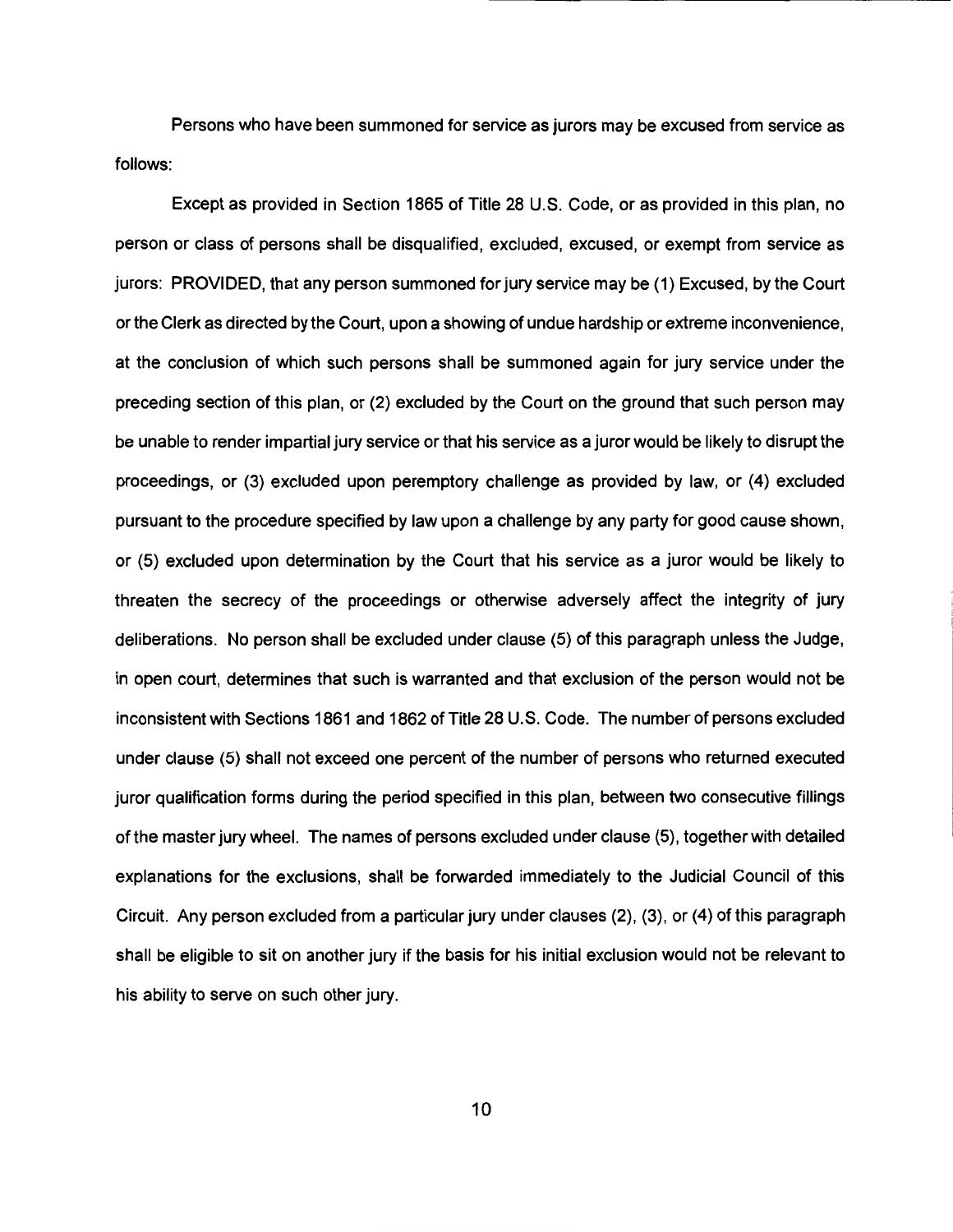Whenever a person is disqualified, excused, exempt, or excluded from jury service, the Clerk shall note in the space provided on his juror qualification form, or on the juror's card drawn from the qualified jury wheel, the specific reason therefor.

The names of those jurors, grand and petit, who have been excused for the session for which they have been summoned for undue hardship or extreme inconvenience reasons will be put back in the qualified jury wheel where they will be subject to subsequent random selection.

Should there occur an unanticipated shortage of available petit jurors, a sufficient number of additional jurors shall be drawn at random by the Clerk from the qualified jury wheel and such persons whose names are so drawn shall be summoned for jury service as directed by the Judge ordering the panel.

The Judge handling the drawing of names of grand and petit jurors from the qualified wheel shall also handle all requests for excuses. Requests for temporary excuse by petit jurors who have been called for a particular day will be referred by the Clerk to the judges in rotation.

Proceedings for empaneling the grand jury shall be conducted in closed session. The Presiding Judge shall select by lot, from the persons appearing in answer to the summons, twentythree persons and any alternates as deemed necessary by the Court to constitute the grand jury for the ensuing session of the Court. From among these twenty-three persons, the Presiding Judge shall appoint a foreman and a deputy foreman. The grand jurors and alternates selected shall then be sworn and the Judge shall charge the grand jury as to its rights, powers, obligations and duties. The names of persons selected as grand jurors shall not be disclosed, except in accordance with this plan.

The grand jury panel will be selected only from names drawn from the qualified jury wheel on order of a District Judge.

When there is an excess of jurors present for empaneling a grand jury and their presence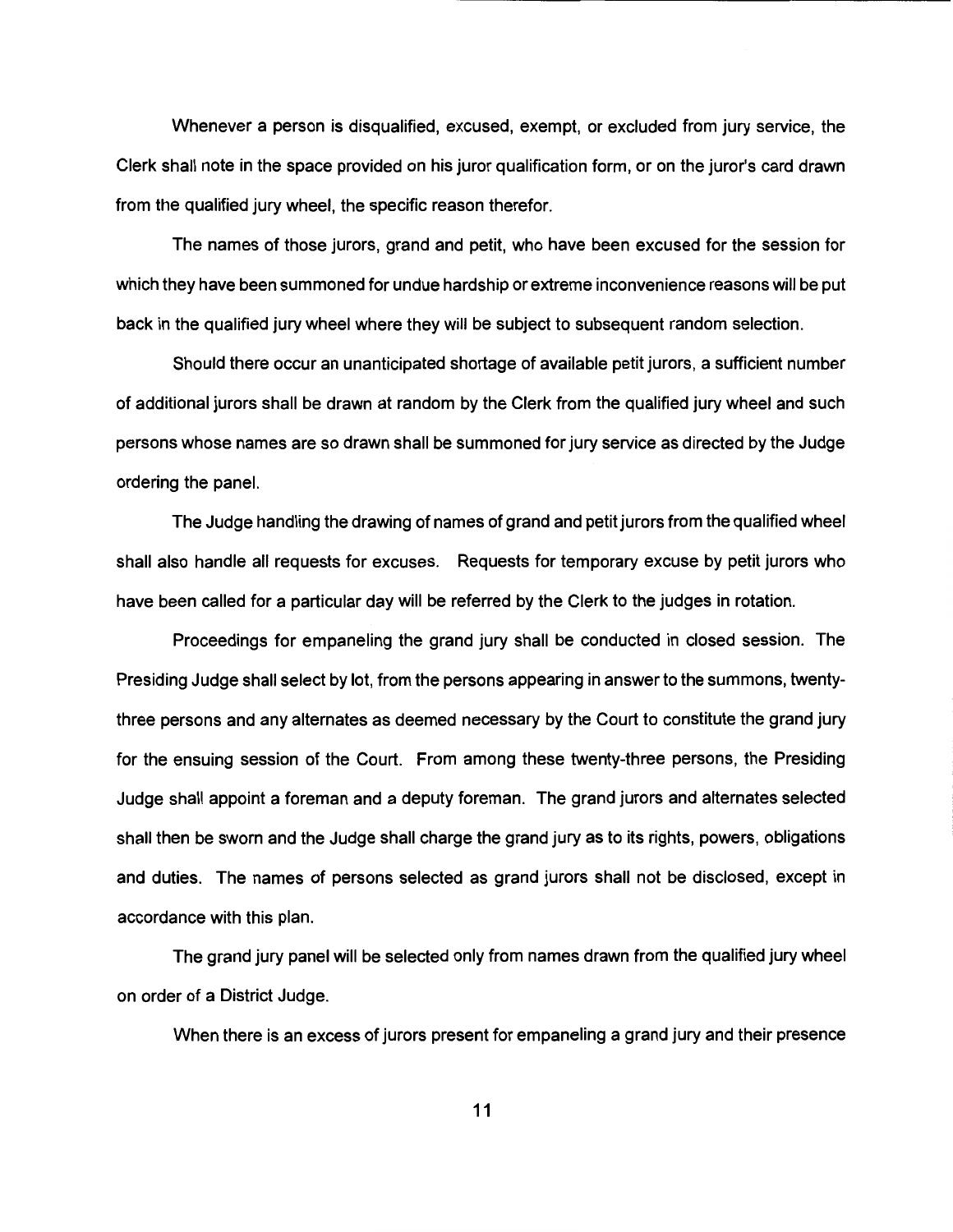is required for only one day, the Court shall, in its discretion, upon excusing the excess jurors, inform them that their names will be placed back in the qualified jury wheel, subject to subsequent random selection.

### DISCLOSURE OF RECORDS

The contents of records or papers used by the Clerk in connection with the jury selection process shall not be disclosed to anyone other than court personnel except pursuant to this plan or as authorized by the Chief Judge or by the Judge designated by order of the Chief Judge to supervise this plan, or as may be necessary in the preparation or presentation of a motion under subsections (a), (b), or (c) of Section 1867 of Title 28 U.S. Code, until after the master wheel has been emptied and refilled pursuant to Section 1863(b)(4) of Title 28 U.S. Code, and all persons selected to serve as jurors before the master wheel was emptied have completed such service. The parties in a case shall be allowed to inspect, reproduce and copy such records or papers at all reasonable times during the preparation and pendency of such a motion.

The names of grand jurors, identifiable as such, shall not be disclosed to anyone other than court personnel, persons authorized to assist in performing clerical work in connection with jury selection and the United States Attorney, except upon order of the district judge in charge of the grand jury on a showing that exceptional circumstances have created a demonstrated need for disclosure.

# FORMS

The juror qualification form used in the implementation of this plan shall, in accordance with the Jury Selection and Service Act of 1968, be the form prescribed by the Administrative Office of the United States Courts and approved by the Judicial Conference of the United States.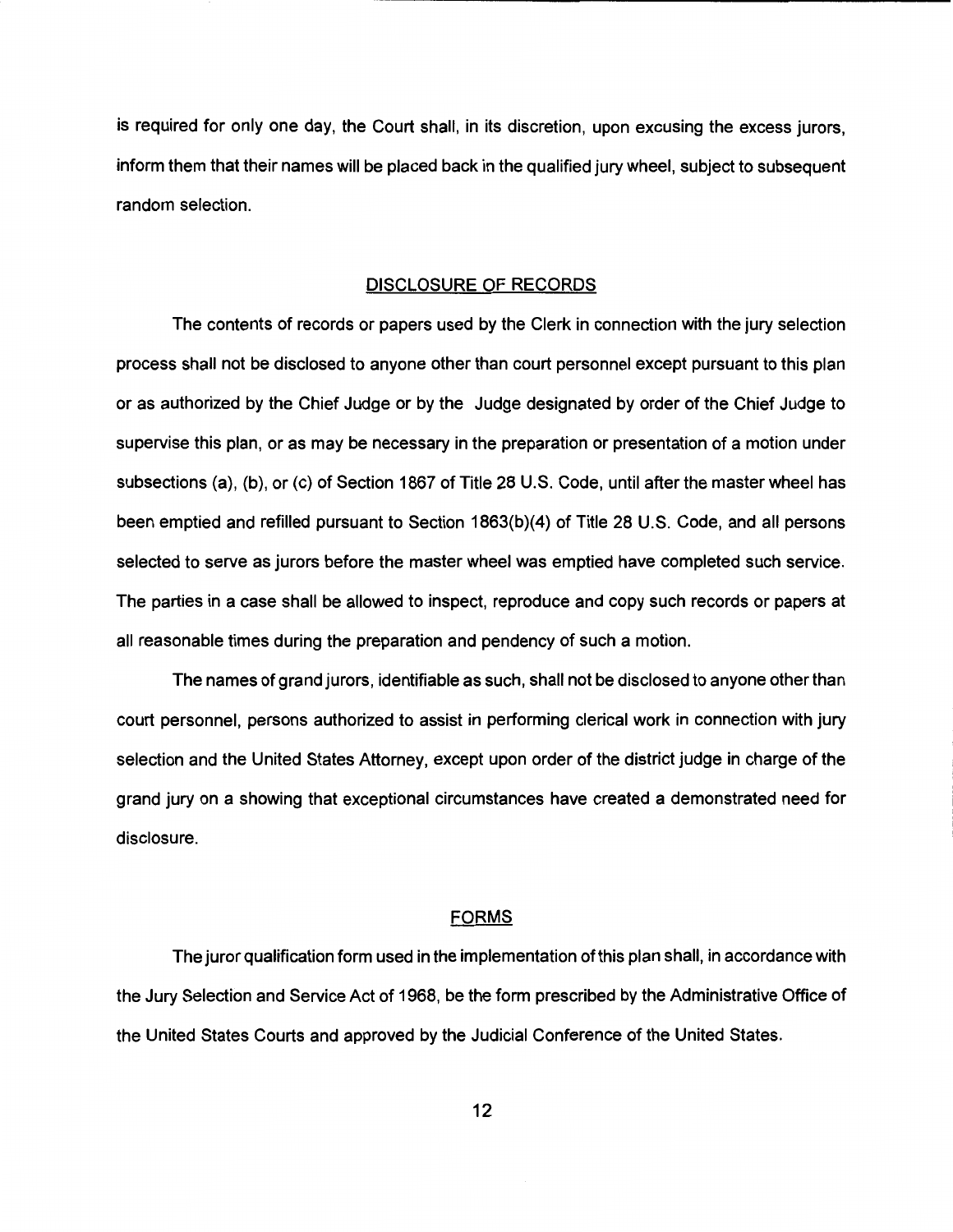The foregoing plan was adopted by unanimous consent of the Judges of the United States District Court, Eastern District of Louisiana on January 10, 2013.

/<br><u>Mrah Vinne</u><br>HEE HINT

CHIEF JUDGE